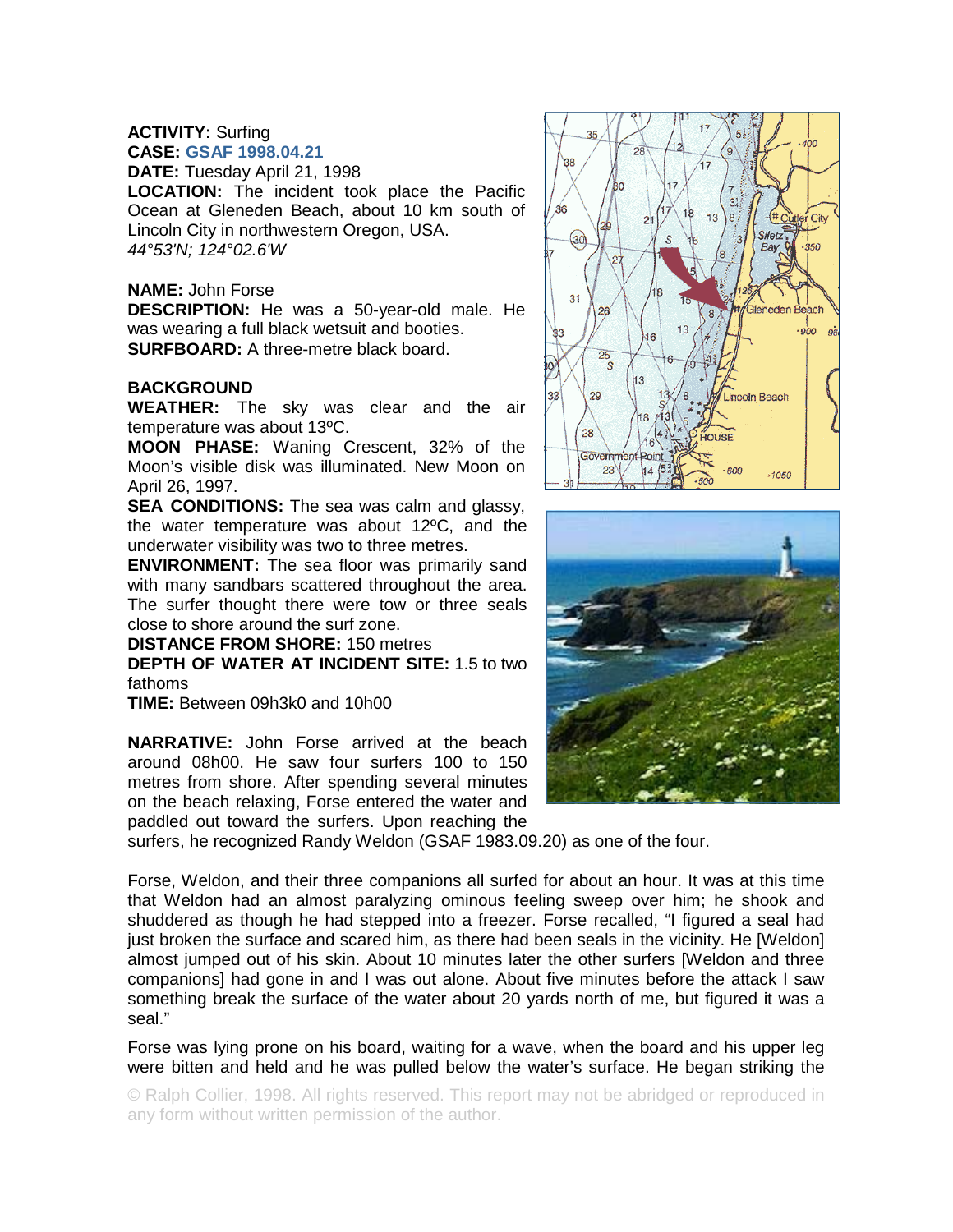side of the shark with a clenched right hand, but couldn't see what he was hitting; he only knew it was solid. After three or four punches Forse was released and he surfaced, gulping a breath of air. To his amazement, "a huge white shark was hovering in the water right next to me. My side was against the [shark], and his dorsal fin was an arm's length away. I started beating his back in front of his dorsal fin three or four times, and he dived straight down, at which time I had a moment of relief." Forse's relief was short-lived, as suddenly he was pulled beneath the surface a second time. The shark had taken his ankle leash in its mouth and was sounding. "I opened my eyes and tried to get my bearings, but all I could see was this gray mass pulling me down and all these bubbles going by," said Forse. "I tried to reach my cord release on my ankle [leash], but couldn't reach it due to my injured leg and the force of being pulled down. It was at this moment that quiet resignation came over me that I was going to die. Then suddenly the tension on my leash was gone and I surfaced." The shark's serrated teeth had severed the cord.

Upon reaching the surface, Forse saw that his board was seven to 10 metres away. He sprinted to the board, righted it, climbed on and caught the next wave. He pulled himself through the water with his arms while frequently looking back to see if the shark had returned. Finally, he was able to catch a wave that took him onto the beach.

**INJURY:** Forse's wounds consisted of eight individual tooth punctures, ranging from 2.5 cm to five cm in length.

**FIRST AID / TREATMENT:** When he reached shallow water, Forse put weight on his injured leg and realized that no irreparable damage had been done. Two friends, Parrish Olsen and Ali Ben Hammou, had seen what happened and ran to Forse as he negotiated his way through the shallow water. Olsen and Ben Hammou wanted to call 911, but Forse insisted that his leg "was working okay" and that they drive to the hospital. En route to the hospital they were stopped by police officers for a speeding violation. When the police officers observed the injuries to Forse, they allowed them to proceed to the hospital.

Forse was alert upon arrival at North Lincoln Hospital in Lincoln City. Emergency room physician Bruce Watanabe tended to the injured surfer. His wounds required 50 stitches, but recovery was expected to be complete.

**SPECIES INVOLVED:** The measurements of the tooth impressions in Forse's surfboard and leg were comparable to those of a white shark five metres in length (see next page).

**NOTE:** Not only does Forse continue to surf, but he also now produces surfing videos of Oregon's coast.

**SOURCE:** Ralph Collier (2003), pages 161-163

**CASE INVESTIGATOR:** Ralph Collier